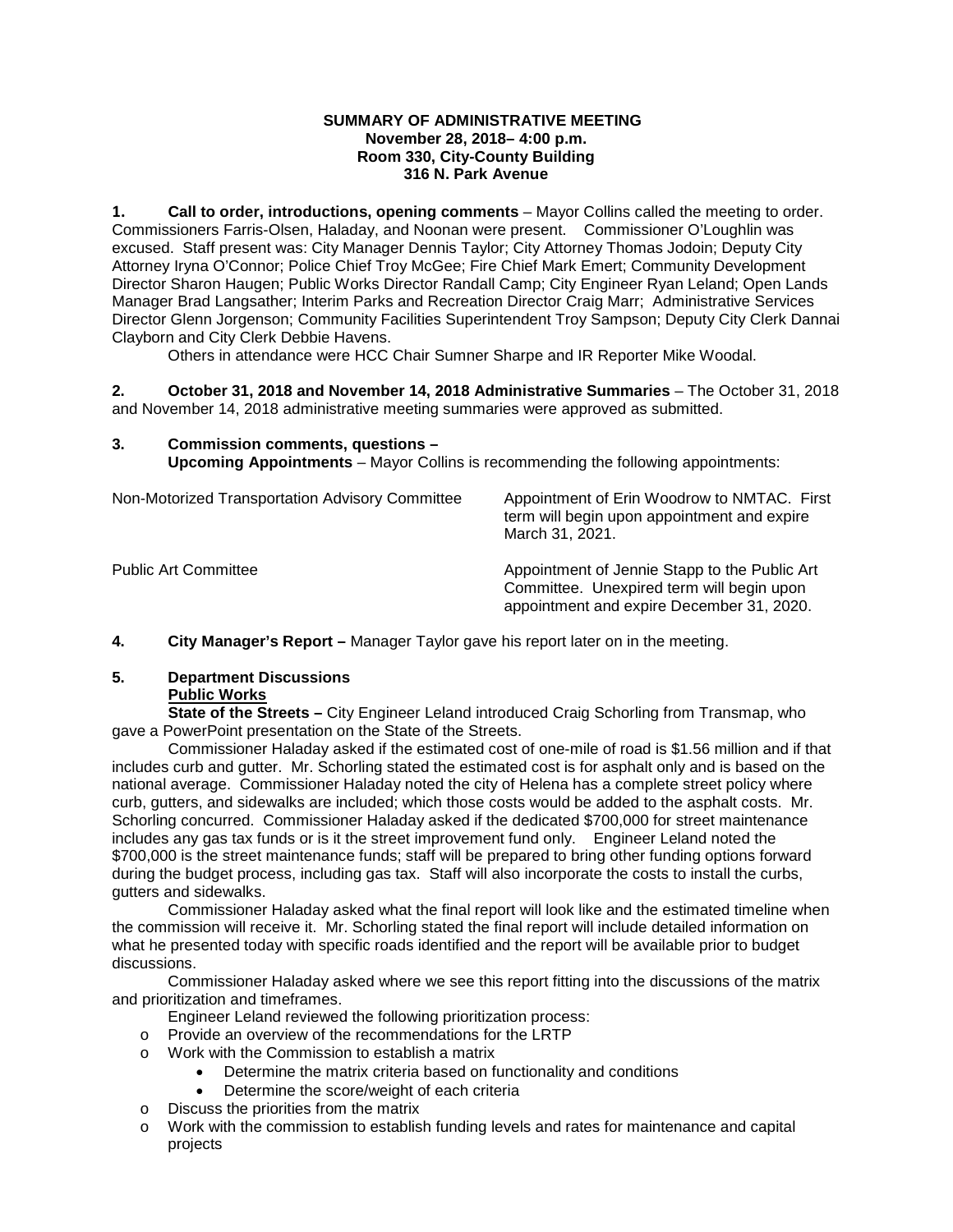- o Commission sets the final projects for the budget
- o Establish rates based on commission's funding levels.

Commissioner Haladay noted the street maintenance assessment has been increased 7% on average over the last three years and asked if that level of increase will allow us to have the capacity to go over the \$700,000. Engineer Leland stated he does not have the exact numbers; however, with the increase the commission has approved and what the five year plan is, it is going to increase over the \$700,000

Commissioner Farris-Olsen noted in the report the estimated costs were \$14 million and the estimate for the budget for the next five years is \$26 million and asked why there is a \$12 million dollar difference. Engineer Leland stated the 26 million was staff's original estimate for failed streets and included curbs, gutters and sidewalks. The final costs will not be known until on-site inspections are completed and a design is developed. Commissioner Farris-Olsen noted the costs could be less than 26 million. Engineer Leland concurred.

## **Parks & Recreation**

**Directional Trail –** Interim Parks & Recreation Director Craig Marr reported the directional trail on Mount Ascension is ninety-five percent complete and the public is already using the trail. Using the incomplete trail creates a safety issue because signage has not been installed and features have not been completed. Erosion and other environmental factors must be mitigated before the trail is adversely impacted. The letter regarding the moratorium written by the city commission advised city staff to complete three items and listed below are the updates on those directives:

- o Amy Teegarden provided an update on all ongoing trail projects, planned projects and planned trail amenities at the October 31, 2018 administrative meeting.
- o City staff is working on a plan to improve public participation and outreach to community stakeholders. Improvements to current outreach efforts regarding trail projects will include additional awareness through legal notices, press releases and social media. Opportunities for public comments could be improved through mediated scoping sessions, open houses and a longer comment period.
- o City staff is preparing a draft Request for Proposals (RFP) to update the recreation component (Section 7) of the 2004 Helena Open Lands Management Plan. On December 11, 2018 the draft will be presented to the Helena Open Lands Management Advisory Committee and distributed to interested stakeholders. A final draft of the RFP will be presented at the January 23<sup>rd</sup> administrative meeting. Stakeholders and the public will have an opportunity to assist in the selection of a consultant to update the plan and during the planning process there will be many opportunities for public involvement.

Staff is requesting permission to complete the directional trail on Mount Ascension including installing signage. City Staff will continue to draft a RFP to update Section 7 of the 2004 Open Lands Management Plan and until the moratorium is lifted, city staff will bring projects to the commission on a case-by-case basis for approval.

- 1. Install signage
- 2. Hand rake top 30 feet
- 3. 170 feet of hand raking, 250 feet of compaction.
- 4. One wood berm.

Interim Director Marr spoke on improving public participation. It is great to see the citizen participation and this will improve the process to update the Open Land Management Plan. The directional trail on Mount Ascension used the same process that all trails have used. Again, he noted there are ways to improve the process.

Mayor Collins noted part of the reason the moratorium was put in place is the city did not have a process and still do not have a process. Interim Director Marr noted a public process has been used over the last 10-years and was used for the directional trail. He again acknowledged the process can be improved.

Manager Taylor noted this has produced a lot of public comments on the process and going forward staff will reach out to interested citizens and stakeholders. Staff will improve the public vetting process from the beginning to the end. Manager Taylor asked the commission to lift the moratorium on the 4 items on the directional trail as outlined by staff.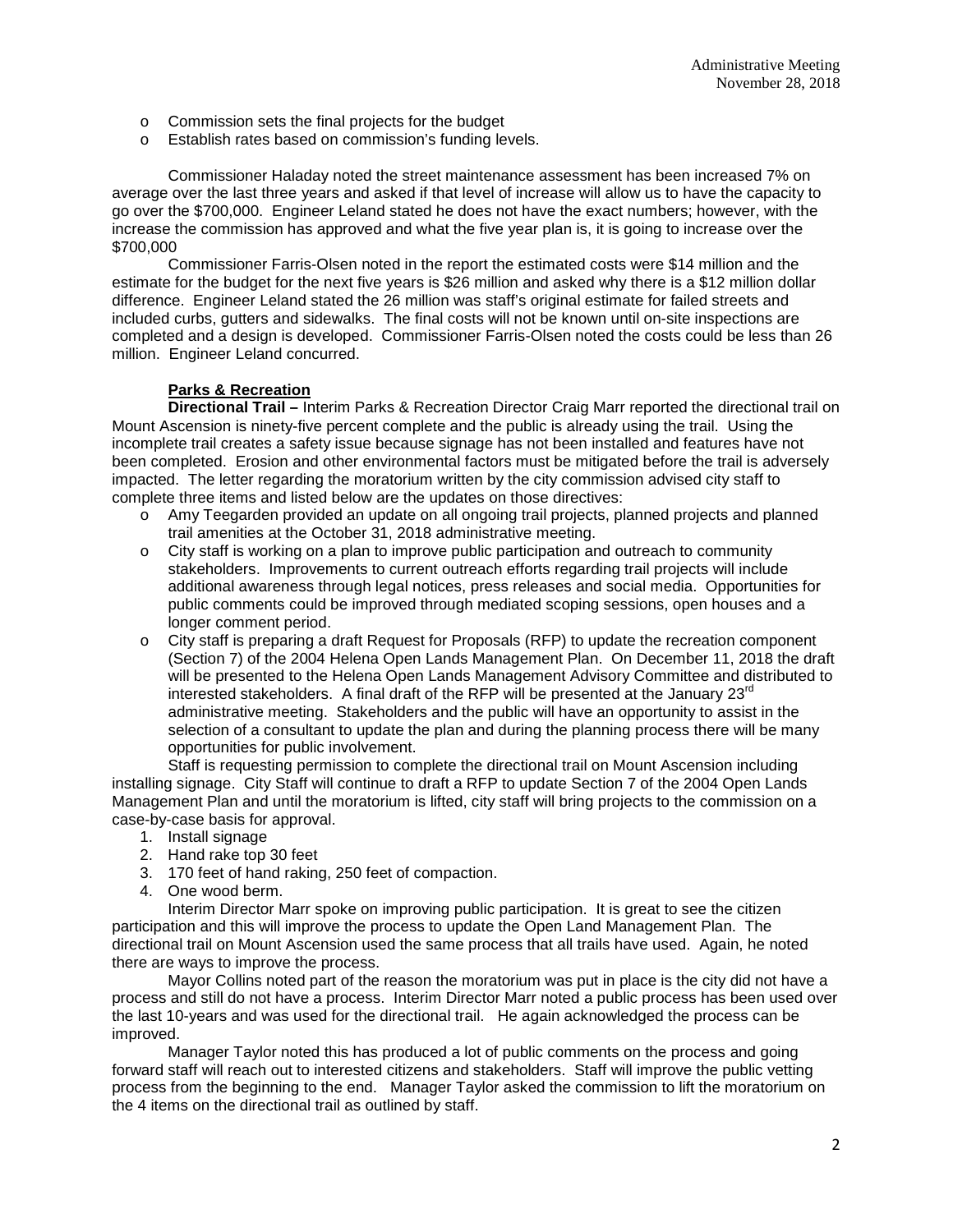Commissioner Farris-Olsen noted the commission is not lifting the entire moratorium, it is simply for the directional trail.

Mayor Collins stated he would like to move forward and complete the directional trail. He then spoke on the amount of emails and public comments the commission has received and he has read every comment and understands the passion on both sides.

Commissioner Noonan asked with lifting the moratorium what the status of the Eddye McClure trail would be. Interim Director Marr stated the Eddye McClure trail would stay as is. Commissioner Noonan asked if part of the plan is for it to become a bike only trail. Interim Director Marr stated it has been proposed; however, it was not part of the directional trail planning. However, it can be discussed as we move forward.

Commissioner Haladay stated he agrees with Mayor Collins to move forward with trail. He then referred to the RFP process and asked if there has been any thought to include language in the RFP regarding a facilitated discussion process when a conflict may have been identified and work toward solutions. Interim Director Marr noted staff is not that far into the process; however, a facilitated discussion process is a great idea to include.

Commissioner Noonan stated there is no real satisfaction coming out of this unless it is clear we include language of a facilitated discussion in the RFP.

Mayor Collins asked for public comments and the following persons addressed the commission: Lisa Bay – Helena Hikes – against lifting the moratorium Conrad Evarts – lift moratorium Gayle Joslyn – Helena Hunters & Anglers Association – impact of new trail development Sanna Porte – Helena Hikes – against lifting the moratorium Curtis Larson – Helena Hikes – endorsed Lisa Bay's comments Jes'us Salazer – lift moratorium – supports biking Chere Juisto – supports mitigation proposal from Helena Hikes Eva Culpo – lift moratorium Joel Gerhart – lift moratorium Joe Hamilton - lift moratorium Linsey Gilstrap – lift moratorium – hiker and biker Jim Barnes – Big Sky Cyclery - lift moratorium Chris Bradley – lift moratorium – participate in public processes Paul Cartwright – safety issues – education and enforcement – question of grant guidelines not followed Tony Jewett – Helena Hikes – Eddy McClure Trail – conflict and competition – mitigation plan Joe Lamson – supports mitigation plan Joan Miles – supports mitigation plan Claudia Clifford – supports mitigation plan Kera Ryan – biker, hiker and runner – lift moratorium Mary Hollow – Director of PPLT Murray Warhank – lift moratorium – process was followed Jan Jamruszka-Wilson – trail user – process will include a mitigation plan and be a living document DD Dowden – support mitigation plan – concern with connector trails Grant Bronk – lift moratorium Eric Grove – lift moratorium for directional trail only Julie Bochman – lift moratorium Michele Webster – hiker – flawed process – support moratorium Nick Hill – lift moratorium Mike Corn – hiker and pilot – take care of open space in Lewis & Clark County and adjacent counties. Ron Waterman – take time to further study – support moratorium Lynn Stimpson – followed the process – lift moratorium Tyler Lehman- lift moratorium Tony Zammet – lift moratorium, improve process Jerry Wells – Helena Hikes – support previous comments Jennifer Harris – lift moratorium – no user conflict

Mayor Collins asked Manager Taylor to prioritize improving the process.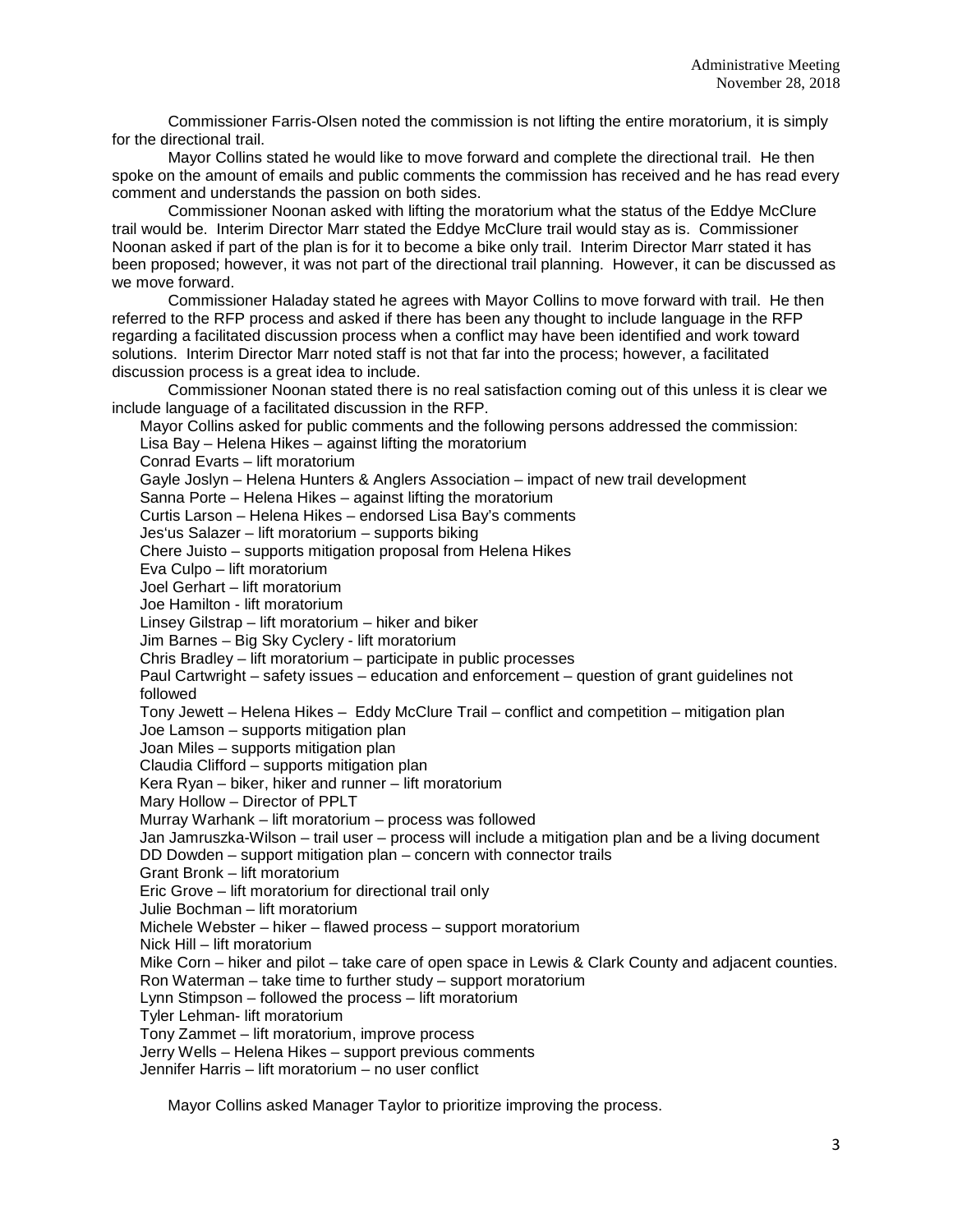Commissioner Noonan noted the reality is we are surrounded by some of the most beautiful open space which will compel the commission to resolve this. At this time, he will support lifting the moratorium but expects to see in the RFP the facilitated conversation which will include discussion on mitigation, the public process and instruments to evaluate HOLMAC and its mission.

Commissioner Farris-Olsen stated he too supports lifting the moratorium on the directional trail; look at potential mitigation for the Eddye McClure trail and look at improving the public process when looking at new trails.

Commissioner Haladay stated the directional trail is 95% complete and he has not heard anyone say go in and tear the trail out. The trail needs to be completed and we need to move forward. Commissioner Haladay stated he will be reviewing the RFP to assure there is public engagement from all interested citizens and stakeholders, including the facilitated conversation language. The commission will receive the draft RFP on January  $23<sup>rd</sup>$  and it is the commission's responsibility to make sure the process is improved. He encouraged everyone to stay involved in the process as we move forward.

Manager Taylor stated the consensus direction is to complete the directional trail to include the four points outlined above; move forward with the RFP development and work with key stakeholders to begin the facilitated discussions between now and January 2019 on how to move forward and engage the public.

Mayor Collins addressed those in the room and noted the commission and staff will start the process to improve public involvement. He also asked staff to move forward in completing the directional trail as discussed.

## **6. Committee discussions**

**A.** Helena Citizens Council – No report given.

#### **7. Review of agenda for December 3, 2018 Commission meeting –**

**City Manager's Report –** Manager Taylor referred the commission to the memo from Public Works Director Camp in reference to Snow Plowing Ordinance Rollout and Public Outreach Update.

City Manager Taylor updated the commission on the following three agenda items and noted they are all on the December  $3<sup>rd</sup>$  city commission meeting agenda. The county commission approved the three documents.

- **A. Modification to the Agreement to lease, sell and purchase real property – Law & Justice Building.**
- **B. Storage Area Rental Agreement – Law & Justice Building**
- **C. Interlocal Agreement – Law & Justice Building**

Commissioner Noonan noted he will recuse himself from the Fuller Street building purchase.

Commissioner Haladay asked if staff is asking for commission discussion today or at a future meeting on the Snow Plowing Ordinance Rollout and Public Outreach. Manager Taylor noted staff will bring this forward for further discussion; he wanted to get the memo to the commission. Commissioner O'Loughlin has asked how the towing of vehicles will be implemented and staff is seeking direction pertaining to this issue.

Manager Taylor highlighted the public outreach staff has begun to do and will continue to do to educate the public on the snow plowing ordinance.

Commissioner Haladay stated the commission has received comments through SeamlessDocs regarding confusion on when vehicles need to be moved from the emergency snow routes and when they can return. Public Works Director Camp stated staff hopes to accomplish having all emergency snow routes plowed within the first 12 hours; if the street has been plowed and it is not snowing, residents can move the cars back. Commissioner Haladay confirmed if the storm is over and the street has been plowed, the cars can park on the street. Director Camp concurred and stated additional information will be available to the public.

Commissioner Haladay asked if there are other Montana cities that have experience in towing vehicles, specifically when towing around the corner; how residents would know where their vehicle has been towed. Director Camp acknowledged the recommendation to tow around the block is a problematic solution. Staff is looking at towing vehicles to one central location where residents will know